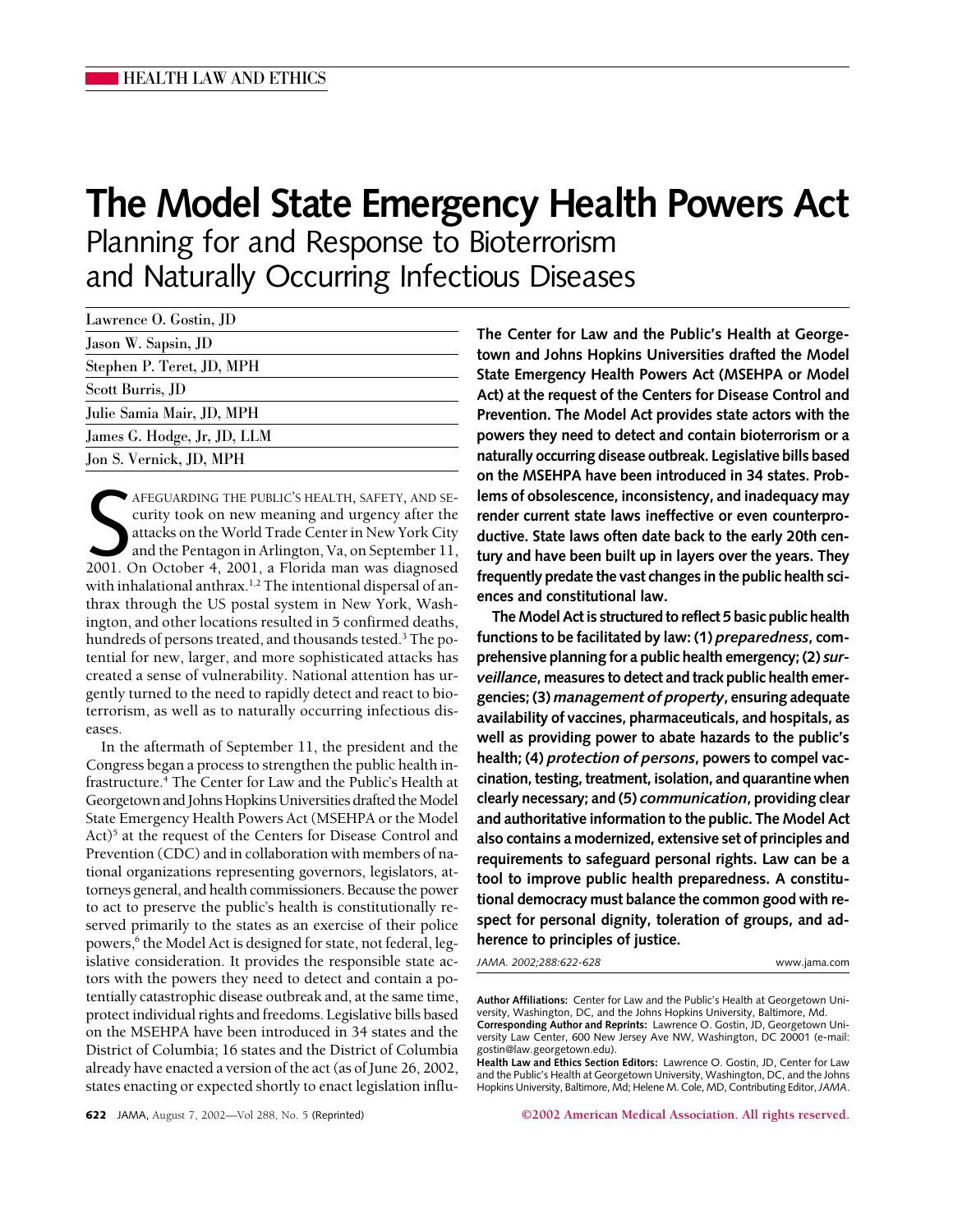enced by the Model Act were Arizona, Florida, Georgia, Hawaii, Maine, Maryland, Minnesota, Missouri, New Hampshire, New Mexico, Oklahoma, South Carolina, South Dakota, Tennessee, Utah, and Virginia).<sup>7,8</sup> This article explains the need for law reform, describes the main provisions of the Model Act, and discusses the delicate balance between public health and civil liberties in a constitutional democracy.

## **Background**

Both naturally occurring infectious diseases and deliberate acts of bioterrorism pose threats to public health. Historically, major infectious disease outbreaks have killed far more people than war: approximately 25 million Europeans, over a quarter of the population, died of bubonic plague in the 14th century<sup>9</sup>; diseases such as smallpox, measles, influenza, typhus, and bubonic plague killed an estimated 95% of pre-Columbian Native American populations<sup>10</sup>; and a worldwide influenza epidemic in 1918-1919 resulted in the death of 21 million people.<sup>11</sup> While infectious disease may no longer be the leading cause of death in the United States because of advancements in hygiene, nutrition, and medicine, the death toll is still substantial.<sup>12</sup> Each year approximately 170000 people in the United States die from infectious diseases.<sup>13</sup>

Preventing major disease outbreaks poses as great a challenge as ever before. The globalization of travel and trade allows for the widespread, rapid transmission of disease. A person infected in Hong Kong can travel to the United States in less than a day. Large concentrations of people also facilitate the spread of disease, and many cities have populations in the millions. Even in contemporary societies human populations remain in close proximity to animal populations. Some of the most deadly human diseases are believed to have evolved from animal diseases.<sup>10</sup>

In addition to the threat of severe naturally occurring diseases, both recent events and several reports highlight the threat of bioterrorism. We define *bioterrorism* as the intentional use of a pathogen or biological product to cause harm to a human, animal, plant, or other living organism to influence the conduct of government or to intimidate or coerce a civilian population. A report by the National Intelligence Council for the Central Intelligence Agency concluded that infectious disease is not only a public health issue but also a problem of national security: the US population is vulnerable to bioterrorism as well as emerging and reemerging infectious diseases.13 In 1998, the US Commission on National Security in the 21st Century concluded that biological agents are the most likely choice of weapons for disaffected states and groups. Biological weapons are nearly as easy to develop, far more lethal, and will likely become easier to deliver than chemical weapons and, unlike nuclear weapons, biological weapons are inexpensive to produce and the risk of detection is low.14 In 1993, the US Congressional Office of Technology Assessment estimated that the aerosolized release of 100 kg of anthrax spores upwind of Washington, DC, could result in approximately 130000 to 3 million deaths, a weapon as deadly as a hydrogen bomb.<sup>15</sup>

For years, experts have been calling attention to the threat of bioterrorism and the unique problems that arise in modern society.16-20 The Internet allows for the widespread dissemination of information on biological agents and technology. Advancements in biotechnology make bioproduction capabilities accessible to individuals with limited experience. The dual-use nature of this knowledge and technology, allowing for both legitimate and illicit use, makes tracking and identifying bioterrorists much more difficult. And while certain countries are known or suspected to have biological weapons programs, nonstate actors have become important as well.<sup>14</sup> Documents recovered in Afghanistan suggest that Al Qaeda has conducted extensive research on weapons that can cause mass fatalities, including biological weapons.<sup>21</sup>

Government and public health officials must be able to react quickly and intelligently to a potentially catastrophic disease outbreak, whether intentionally instigated or naturally occurring. Two exercises, Dark Winter (smallpox)<sup>22</sup> and TOPOFF (plague), $^{23}$  simulated biological attacks in the United States to test government response and raise awareness of the bioterrorism threat. Both simulations demonstrated serious weaknesses in the US public health system that could prevent an effective response to bioterrorism<sup>24</sup> or severe naturally occurring infectious diseases.14-25

### **The Need for Law Reform**

Law has long been considered an important tool of public health.<sup>26</sup> While federal law-making authority is constitutionally limited in scope, as an exercise of their broader police powers, states have more flexibility in legislating to protect the public's health. State public health laws create a mission for public health authorities, assign their functions, and specify the manner in which they may exercise their authority.27 Prior to September 11, 2001, some states had legislatively (eg, Colorado<sup>28</sup>) or administratively (eg, Rhode Island<sup>29</sup>) developed public health response plans for a bioterrorism event. However, problems of obsolescence, inconsistency, and inadequacy may render some public health laws ineffective or even counterproductive.<sup>30</sup> Reforming state public health law can improve the legal infrastructure to help respond to bioterrorism and other emerging threats.

State public health statutes frequently are outdated and were built up in layers during the 20th century in response to each new disease threat. Consequently, these laws often do not reflect contemporary scientific understandings of disease (eg, surveillance, prevention, and response) or legal norms for protection of individual rights. When many of these statutes were written, public health sciences, such as epidemiology and biostatistics, were in their infancy and modern prevention and treatment methods did not exist.

At the same time, many existing public health laws predate the vast changes in constitutional (eg, equal protection and due process) and statutory (eg, disability discrimi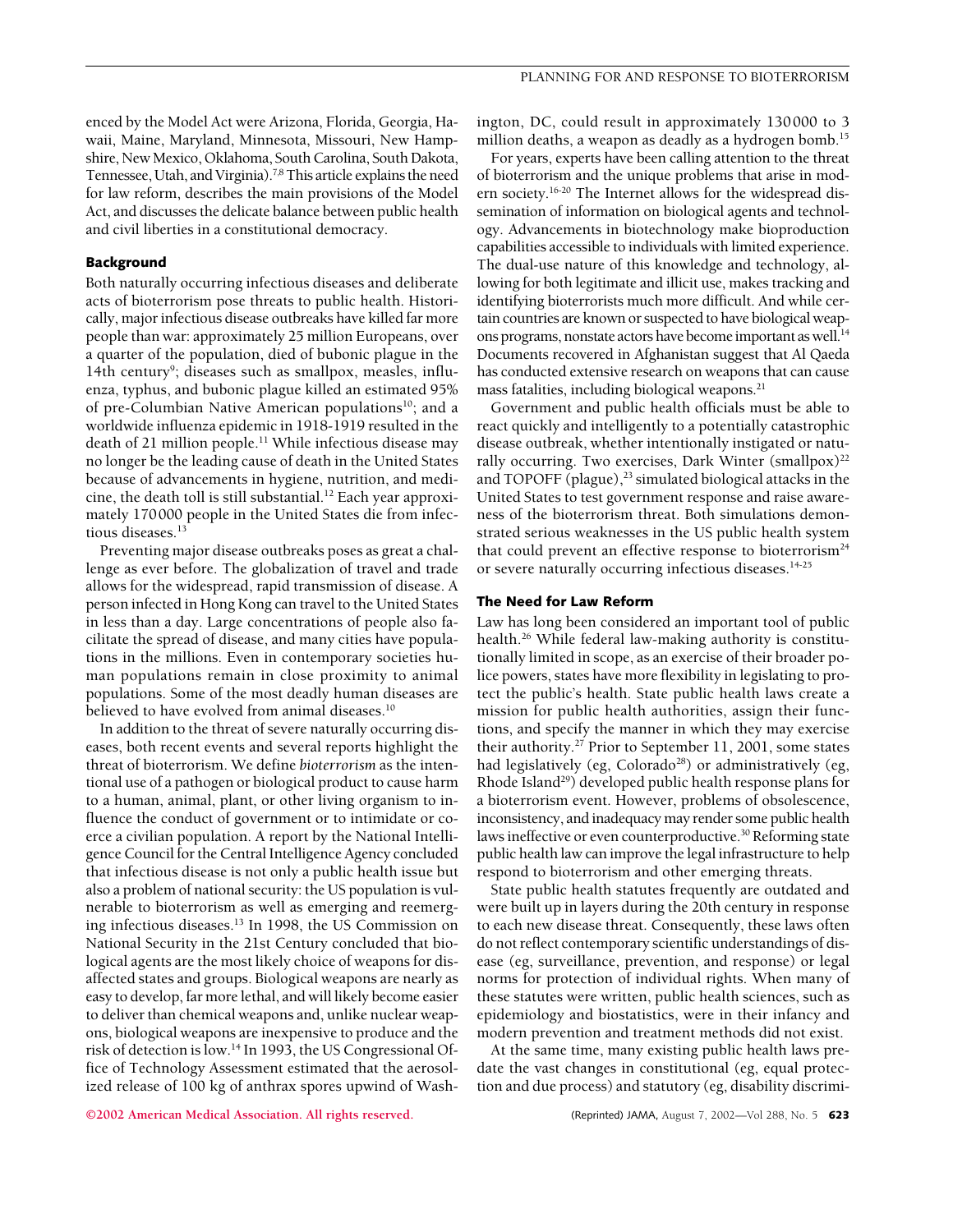nation) law that have transformed social and legal conceptions of individual rights. Failure to reform these laws may leave public health authorities vulnerable to legal challenge on grounds that they are unconstitutional or preempted by modern federal statutes. Even if state public health law is not challenged in court, public health authorities may feel unsure about applying old legal remedies to modern health threats. The Minnesota state legislature has recently passed a bill that, like the Model Act, permits quarantine and isolation in limited circumstances but makes these practices subject to modernized, significant personal safeguards including due process.<sup>31</sup>

Health codes among the 50 states and territories have evolved independently, leading to profound variation in the structure, substance, and procedures for detecting, controlling, and preventing disease. Ordinarily different state approaches are not a problem, but variation could prevent or delay an efficient response in a multistate public health emergency. Infectious diseases are rarely confined to single jurisdictions but pose risks within whole regions or the nation itself. Coordination among state and national authorities is vital but is undermined by disparate legal structures.

Public health laws remain fragmented within states as well as among them. Most state statutes have evolved over time so that, even within the same state, different rules may apply depending on the particular disease in question. This means that necessary authority (eg, screening, reporting, or compulsory treatment) may be absent for a given disease. For example, when a resurgence of multidrug resistant tuberculosis swept major metropolitan areas in the 1990s, many statutes did not allow for directly observed therapy.<sup>32</sup> Worse still, state laws can be so complex that they may not be well understood by health practitioners or their attorneys. Laws that are ambiguous prevent agencies from acting rapidly and decisively in an emergency. Many current laws not only provide insufficient authority to act but might actually thwart effective action. This is evident when one examines the key variables for public health preparedness: planning, coordination and communication, surveillance, management of property, and protection of persons.

State statutes generally fail to require planning or to establish mechanisms. As a result, most states have not systematically designed a strategy to respond to public health emergencies. Perhaps the most important aspects of planning are clear communication and coordination among responsible governmental officials and the private sector. As the recent anthrax outbreaks demonstrate, $33$  there should be a defined role for public health, law enforcement, and emergency management agencies. Also, there should be coordination among the various levels (eg, federal, tribal, state, and local) and branches (legislative, executive, and judicial) of government as well as with private actors, particularly the health care and pharmaceutical sectors. Communication and coordination are improved by a systematic planning process that involves all stakeholders. The law can require such planning and sharing of information. However, many public health statutes do not facilitate communication and, due to federal and state privacy concerns, may actually proscribe exchange of vital information among public health, law enforcement, and emergency management agencies. Indeed, some statutes even prohibit sharing data with public health officials in adjoining states by strictly limiting disclosures by the public health agency that holds the data, often in the interest of protecting individual privacy.<sup>34</sup> Laws that complicate or hinder data communication among states and responsible agencies would impede a thorough investigation and response to such a public health emergency.

Surveillance is critical to public health preparedness. Unlike most forms of terrorism, the dispersal of pathogens may not be evident. Early detection could save many lives by triggering an effective containment strategy such as vaccination, treatment, and, if necessary, isolation or quarantine. However, current statutes do not facilitate surveillance and may even prevent monitoring. For example, many states do not require timely reporting for certain dangerous (Category A) agents of bioterrorism such as smallpox, anthrax, plague, botulism, tularemia, and viral hemorrhagic fevers.<sup>35</sup> In fact, virtually no state requires immediate reporting for all the critical agents identified by the CDC.<sup>36</sup> At the same time, states do not require, and may actually prohibit, public health agencies from monitoring data collected in the health care system. Private information held by hospitals, managed care organizations, and pharmacies that might lead to early detection (eg, unusual clusters of fevers or gastrointestinal symptoms) may be unavailable to public health officials.32 New federal health information privacy protections may unintentionally impede the flow of data from private to public sectors despite regulators' attempt to broadly exempt public health information sharing from nondisclosure rules.<sup>37</sup>

Coercive powers are the most controversial aspects of any legal system. Nevertheless, they may be necessary to manage property or protect persons in a public health emergency. There are numerous circumstances that might require management of property in a public health emergency (eg, shortages of vaccines, medicines, hospital beds, or facilities for disposal of corpses). It may even be necessary to close facilities or destroy property that is contaminated or dangerous. Even in the case of a relatively small outbreak, such as the recent anthrax attacks, the government considered the need to compulsorily license proprietary medications and destroy contaminated facilities.<sup>6</sup> The law must provide authority, with fair safeguards, to manage property that is needed to contain a serious health threat.

There similarly may be a need to exercise powers over individuals to avert a significant threat to the public's health. Vaccination, testing, physical examination, treatment, isolation, and quarantine each may help contain the spread of infectious diseases. Although the vast majority of people probably will comply willingly (because it is in their interests and/or desirable for the common welfare), some compulsory pow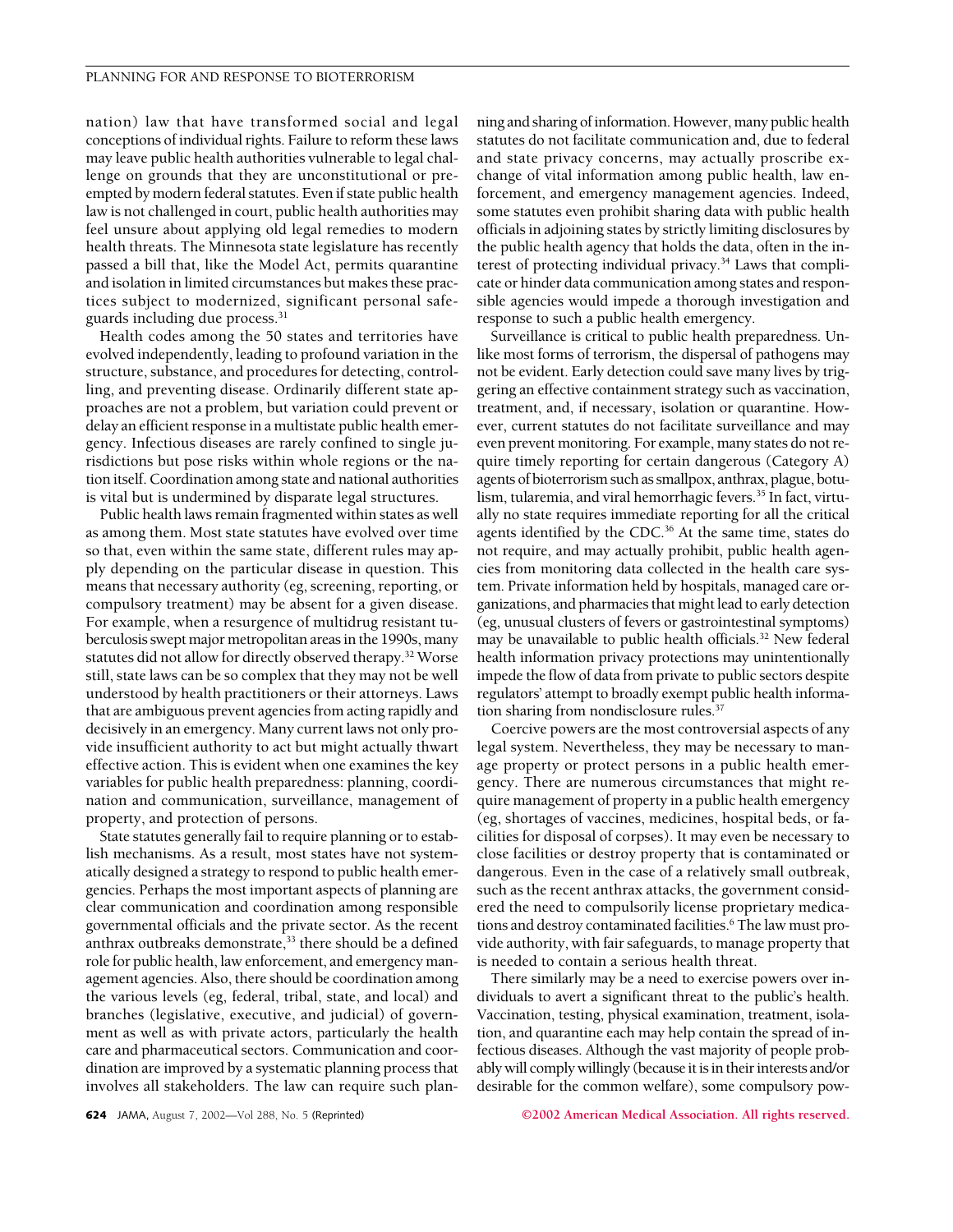ers are necessary for those who will not comply. Provided those powers are bounded by legal safeguards, individuals should be required to yield some of their autonomy, liberty, or property to protect the health and security of the community.

#### **The Model State Emergency Health Powers Act**

From a practical and political perspective, it is important that any model law draw its legitimacy from recognized sources of authority. The MSEHPA's theoretical foundations and structures are derived from existing federal or state law that offers model language; lessons derived from theoretical exercises such as TOPOFF and Dark Winter; and a meeting of high-level experts in public health, emergency management, and national security, which took place at the Cantigny Conference Center in April 2001.38 The Center for Law and the Public's Health received comments on the Model Act from government agencies, national organizations, academic institutions, practitioners, and the general public. The Model Act, therefore, expresses an attempted best synthesis of advice, recommendations, and dialogue regarding the purpose of emergency public health law, its proper reach, and the protection of civil liberties and private property (**TABLE**).

The purpose of the MSEHPA is to facilitate the detection, management, and containment of public health emergencies while appropriately safeguarding personal and proprietary interests. The Model Act gives rise to 2 kinds of public health powers and duties: those that exist in the preemergency environment (predeclaration powers found in Articles II and III) and a separate group of powers and duties that come into effect only after a state's governor declares a public health emergency (the postdeclaration powers of Articles V, VI, and VII). Postdeclaration powers deliberately are broader and more robust.

Under Article IV, a governor may declare a public health emergency only if a series of demanding threshold conditions are met: (1) an occurrence or imminent threat of an illness or health condition, that (2) is caused by bioterrorism or a new or reemerging infectious agent or biological toxin previously controlled and that (3) also poses a high probability of a large number of deaths, a large number of serious or long-term disabilities, or widespread exposure to an infectious or toxic agent that poses a significant risk of substantial future harm to a large number of persons. Recognizing the continuing threat of infectious disease, the Model Act as drafted is not limited to bioterrorism emergencies; a mass epidemic could be sufficiently severe to trigger the Model Act's provisions even if naturally occurring. States may therefore choose to enhance and further strengthen the threshold conditions for invoking the Model Act, perhaps by including a requirement that the security, safety, or normal operation of the state be threatened before an emergency may be declared. States may also choose an all-hazards approach that adds chemical and nuclear threats to the biological threats contemplated by the Model Act. The MSEHPA requires the governor to consult with the public health authority and other experts prior

**©2002 American Medical Association. All rights reserved.** (Reprinted) JAMA, August 7, 2002—Vol 288, No. 5 **625**

to declaring an emergency (unless the delay would endanger the public's health), specifies minimum information to be provided in an emergency declaration, and authorizes the suspension of ordinary state rules or regulations to facilitate emergency response. The legislature, by majority vote, may discontinue the state of emergency at any time.

The predeclaration powers and duties are those necessary to prepare for and promptly identify a public health emergency. Under Article II (Planning for a Public Health Emergency), the Public Health Emergency Planning Com-

| <b>Table.</b> Table of Contents for the Model Act |                                                                                      |  |
|---------------------------------------------------|--------------------------------------------------------------------------------------|--|
| Article I                                         | Title, Findings, Purposes, and Definitions                                           |  |
| Section 101                                       | Short title                                                                          |  |
| Section 102                                       | Legislative findings                                                                 |  |
| Section 103                                       | Purposes                                                                             |  |
| Section 104                                       | Definitions                                                                          |  |
| Article II                                        | Planning for a Public Health Emergency                                               |  |
| Section 201                                       | Public Health Emergency Planning Commission                                          |  |
| Section 202                                       | Public Health Emergency Plan                                                         |  |
| Article III                                       | <b>Measures to Detect and Track Public</b>                                           |  |
|                                                   | <b>Health Emergencies</b>                                                            |  |
| Section 301                                       | Reporting                                                                            |  |
| Section 302<br>Section 303                        | Tracking                                                                             |  |
|                                                   | Information sharing                                                                  |  |
| <b>Article IV</b>                                 | Declaring a State of Public Health Emergency                                         |  |
| Section 401<br>Section 402                        | Declaration<br>Content of declaration                                                |  |
| Section 403                                       | Effect of declaration                                                                |  |
| Section 404                                       | Enforcement                                                                          |  |
| Section 405                                       | Termination of declaration                                                           |  |
|                                                   |                                                                                      |  |
| <b>Article V</b>                                  | Special Powers During a State of Public Health                                       |  |
| Section 501                                       | <b>Emergency: Management of Property</b><br>Emergency measures concerning facilities |  |
|                                                   | and materials                                                                        |  |
| Section 502                                       | Access to and control of facilities                                                  |  |
|                                                   | and property, generally                                                              |  |
| Section 503                                       | Safe disposal of infectious waste                                                    |  |
| Section 504                                       | Safe disposal of human remains                                                       |  |
| Section 505                                       | Control of health care supplies                                                      |  |
| Section 506                                       | Compensation                                                                         |  |
| Section 507                                       | Destruction of property                                                              |  |
| Article VI                                        | Special Powers During a State of Public Health                                       |  |
|                                                   | <b>Emergency: Protection of Persons</b>                                              |  |
| Section 601                                       | Protection of persons                                                                |  |
| Section 602                                       | Medical examination and testing                                                      |  |
| Section 603                                       | Vaccination and treatment                                                            |  |
| Section 604                                       | Isolation and quarantine                                                             |  |
| Section 605                                       | Procedures for isolation and quarantine                                              |  |
| Section 606                                       | Collection of laboratory specimens;<br>performance of tests                          |  |
| Section 607                                       | Access to and disclosure of protected                                                |  |
|                                                   | health information                                                                   |  |
| Section 608                                       | Licensing and appointment                                                            |  |
|                                                   | of health personnel                                                                  |  |
| Article VII                                       | <b>Public Information Regarding Public</b>                                           |  |
|                                                   | <b>Health Emergency</b>                                                              |  |
| Section 701                                       | Dissemination of information                                                         |  |
| Section 702                                       | Access to mental health support personnel                                            |  |
| <b>Article VIII</b>                               | Miscellaneous                                                                        |  |
| Section 801                                       | Titles                                                                               |  |
| Section 802                                       | Rules and regulations                                                                |  |
| Section 803                                       | Financing and expenses                                                               |  |
| Section 804                                       | Liability                                                                            |  |
| Section 805                                       | Compensation                                                                         |  |
| Section 806                                       | Severability                                                                         |  |
| Section 807                                       | Repeals                                                                              |  |
| Section 808                                       | Saving clause                                                                        |  |
| Section 809<br>Section 810                        | Conflicting laws<br>Effective date                                                   |  |
|                                                   |                                                                                      |  |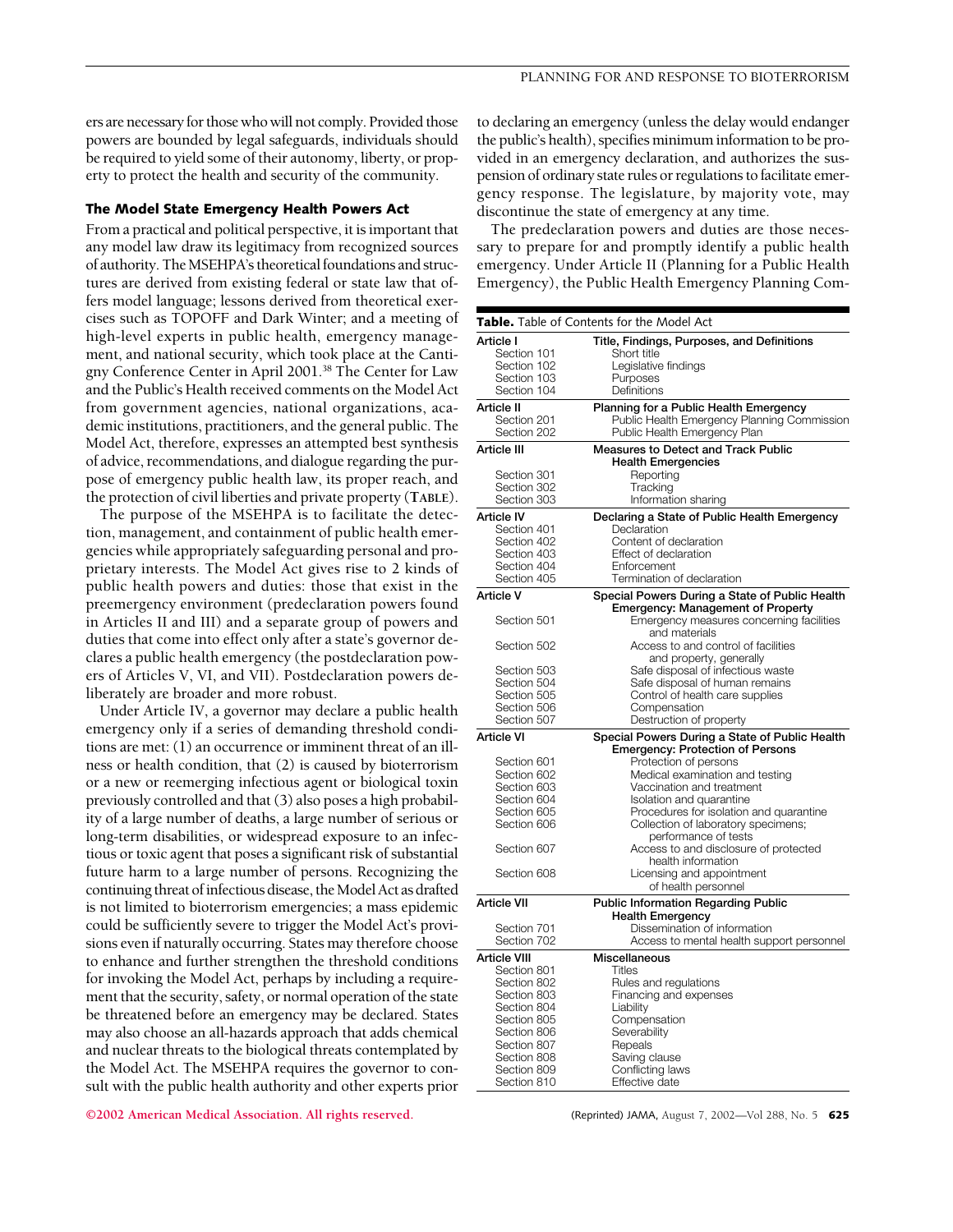mission (appointed by the governor) must prepare a plan which includes coordination of services; procurement of necessary materials and supplies; housing, feeding, and caring for affected populations (with appropriate regard for their physical and cultural/social needs); and the proper vaccination and treatment of individuals in the event of a public health emergency.

Article III (Measures to Detect and Track Public Health Emergencies) addresses measures necessary to detect initially and then to follow a developing public health emergency, including prompt (24 hours) reporting requirements for health care providers, pharmacists, veterinarians, and laboratories. Public health professionals must interview and counsel persons exposed to illnesses, which may cause a public health emergency, and their contacts. Additionally, the public health authority must investigate physical materials or facilities endangering the public's health. The Model Act recognizes that exchange of relevant data among lead agencies is essential to assure the public's health and security. Therefore, public health, emergency management, and public safety authorities are required to share information necessary to prevent, treat, control, or investigate a public health emergency.

The Model Act provides "special powers" that may be used only after a governor declares a state of public health emergency. Article V (Management of Property) provides that the state's designated public health authority may close, decontaminate, or procure facilities and materials to respond to a public health emergency, safely dispose of infectious waste, and obtain and deploy health care supplies. The authorities are required to exercise their powers with respect for cultural and religious beliefs and practices such as observing, wherever possible, religious laws regarding burial. Compensation of private property owners is provided if there is a *taking* (ie, the government confiscates private property for public purposes, such as the use of a private infirmary to treat and/or isolate patients). No compensation would be provided for a *nuisance abatement* (ie, the government destroys property or closes an establishment that poses a serious health threat). This comports with the extant constitutional takings jurisprudence of the Supreme Court.<sup>39</sup> If the government were forced to compensate for all nuisance abatements, it would significantly chill public health regulation.

The provisions for protection of persons found in Article VI (Protection of Persons) deal with some of the most sensitive areas within the MSEHPA. The Model Act permits public health authorities to physically examine or test individuals as necessary to diagnose or to treat illness, vaccinate or treat individuals to prevent or ameliorate an infectious disease, and isolate or quarantine individuals to prevent or limit the transmission of a contagious disease. The public health authority also may waive licensing requirements for health care professionals and direct them to assist in vaccination, testing, examination, and treatment of patients.

While the Model Act reaffirms the authority over persons and property that health agencies have always had, it supplements these traditional public health powers with a modernized, extensive set of conditions, principles, and requirements governing the use of personal control measures that are now often lacking in state public health law. Public health officials are explicitly directed to respect individual religious objections to vaccination and treatment. Officials must follow specified legal standards before using isolation or quarantine, which are authorized only to prevent the transmission of contagious disease to others and must be by the least restrictive means available. This allows individuals, for example, to be confined in their own homes. The Model Act also affords explicit protections to persons in isolation or quarantine that go beyond most existing state laws: the public health authority is affirmatively charged with maintaining places of isolation or quarantine in a safe and hygienic manner; regularly monitoring the health of residents; and systematically and competently meeting the needs of persons isolated or quarantined for adequate food, clothing, shelter, means of communication, medication, and medical care. Orders for isolation or quarantine are subject to judicial review, under strict time guidelines, and with appointed counsel; the Model Act also provides for expedited judicial relief.

Finally, the Model Act provides for a set of postdeclaration powers and duties to ensure appropriate public information and communication (Article VII: Public Information Regarding Public Health Emergency). The public health authority must provide information to the public regarding the emergency, including protective measures to be taken and information regarding access to mental health support. Experience following September 11th and the anthrax attacks demonstrated the need for an authoritative spokesperson for public health providing comprehensible and accurate information. These events also revealed the significant mental health implications of terrorism on the population.<sup>40</sup>

The Model Act also recognizes that if government officials, health professionals, and others are to fulfill their responsibilities for preventing and responding to a serious health threat, they should not fear unwarranted liability. Consequently, MSEHPA affords persons exercising authority under the Model Act immunity from liability except for gross negligence or willful misconduct.

Taken as a whole, MSEHPA resolves a series of difficult policy debates in which the public health goals of facilitating the detection, management, and containment of public health emergencies are balanced against the need to safeguard individuals' civil rights, liberties, and property. The Model Act is an outgrowth of a process to identify and legitimize critical public health functions against a framework of personal rights and freedoms protected by law.

## **Civil Liberties and the Exercise of Emergency Powers**

The Model Act is designed to be triggered by an extreme public health emergency comparable with the sudden, devastating epidemics of the 19th century.<sup>41,42</sup> Emergency health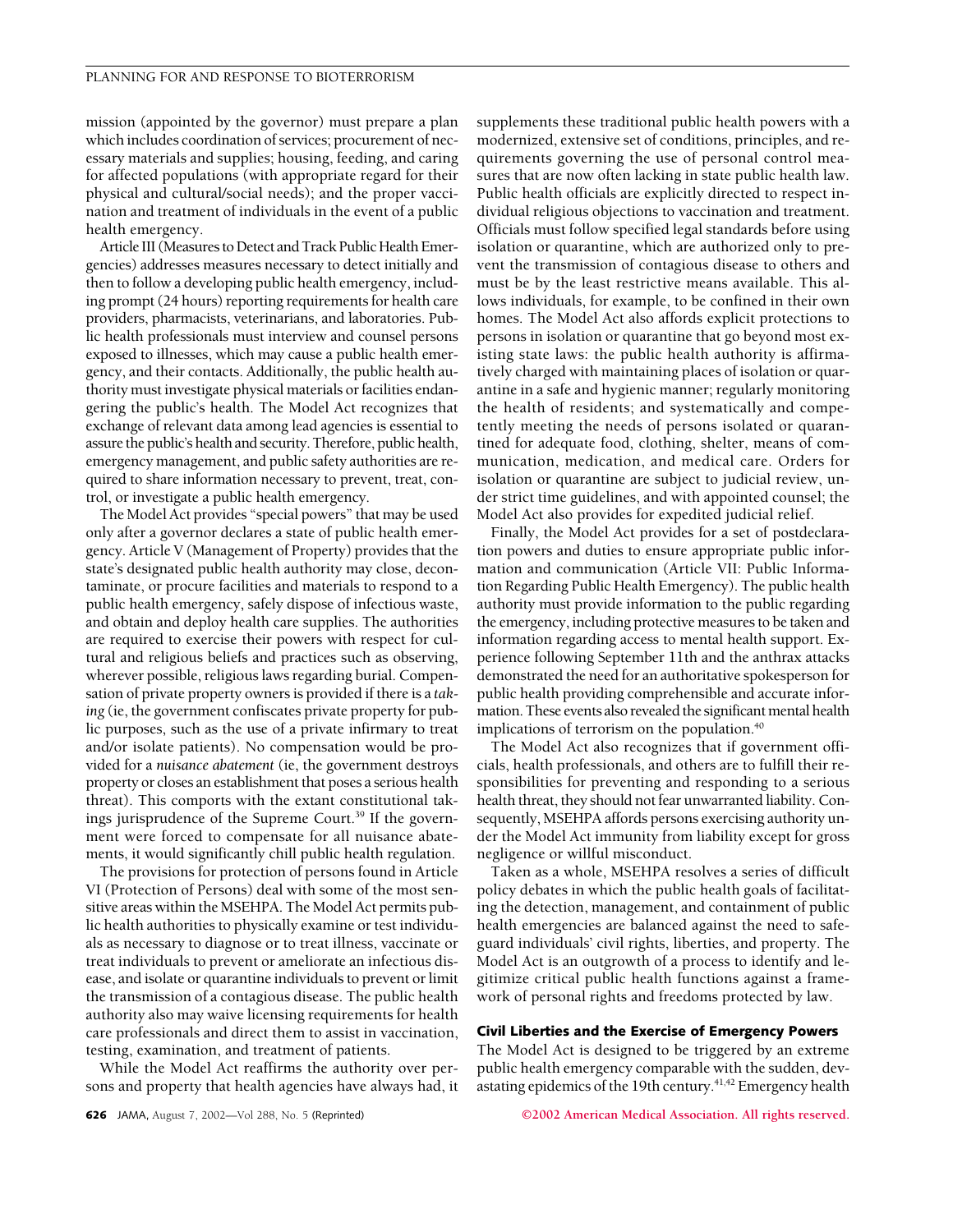powers by definition are a concession to the fact that normal systems of civil governance may break down under the pressure of widespread sudden death or illness, even as the outbreak demands a decisive response.

The exercise of emergency powers to control the movement of individuals and populations, and to seize property, poses risks to personal and economic liberties. It is important, however, to consider carefully the nature of these risks as understood since the founding of the Republic.<sup>43</sup> The rights of liberty, due process, and property are fundamental but not absolute. Justice Harlan in the foundational Supreme Court case of*Jacobson v Massachusetts*(1905) wrote: "There are manifold restraints to which every person is necessarily subject for the common good. On any other basis organized society could not exist with safety to its members."44 Similarly, private property was held subject to the restriction that it not be used in a way that posed a health hazard, as Lemuel Shaw of the Massachusetts Supreme Judicial Court observed in 1851: "We think it settled principle, growing out of the nature of well ordered civil society, that every holder of property... holds it under the implied liability that it shall not be injurious to the right of the community."45 "It is unquestionable," wrote the Maine Supreme Court in 1876, "that the legislature can confer powers upon public officers, for the protection of the public health. . . . The individual right sinks in the necessity to provide for the public good."46

These doctrines remain lively today in the United States<sup>6</sup> and under international law.<sup>47</sup> Even in principle, it would be almost disingenuous to argue that individuals whose movements or property pose a significant risk of harm to their communities have a "right" to be free of interference necessary to control the threat, or that property rights trump the protection of the common good from extreme peril. There is simply no basis for this argument in constitutional law and perhaps little more in political philosophy.

These observations do not dispose of the serious threats to individual freedoms posed by the exercise of governmental power in a perceived emergency. Rather, they focus attention on what has been the real contention of parties opposing health actions: not the right to be free of any restraint, but the right to be free of a particular restraint that is not justified under the circumstances. It is not improper to restrain the free enjoyment of liberty, privacy, or property per se, but to do so unnecessarily, arbitrarily, or brutally. The restraint of liberty, privacy, or property could lack justification in several ways: the problem being addressed does not exist or is not as serious as believed, the measure taken is unresponsive to the problem, or the measure is more intrusive or restrictive than necessary to ameliorate the threat. Due process as afforded under the Model Act is an important means of forestalling or correcting these kinds of errors. It is also right intrinsically even when an emergency measure is justified. Compulsory powers should be carried out in a way that respects personal dignity and tolerates racial, religious, or ethnic differences.

Some commentators criticize the Model Act for including compulsory powers at all, arguing that governors may deliberately misuse their authority.<sup>48</sup> This criticism, however, ignores 3 fundamental elements of the Model Act. First, MSEHPA does not simply establish compulsory powers but creates the conditions for public health preparedness (eg, planning, surveillance, and communication). Second, compulsory power has always been a part of public health law, because it is sometimes necessary to prevent or ameliorate unacceptable threats to the common good. Third, MSEHPA actually affords greater safeguards of civil liberties than exist under traditional infectious disease laws (eg, providing checks and balances against government abuses, clear standards for the exercise of power, and rigorous procedural due process).

A civil rights society must reduce the risk of error and provide people with a timely and meaningful opportunity to correct mistakes and be made whole in instances of abuse. A sharper focus on the practical civil liberties issues posed by emergencies suggests 4 principled limitations. Agency actions should be (1) necessary to avert a significant risk, in the first instance in the judgment of health officials and ultimately, with reasonable deference, to the satisfaction of a judge; (2) reasonably well-tailored to address the risk in the sense officials do not overreach or go beyond a necessary and appropriate response; (3) authorized in a manner allowing public scrutiny and oversight; and (4) correctable in the event of an unreasonable mistake. The Model Act was drafted to satisfy each of these criteria. In these respects, MSEHPA is an improvement over many state laws that do not provide standards or procedures for the exercise of power.<sup>28</sup>

Appropriate statutory language, of course, is only part of the solution to the problem of erroneous emergency action. The greatest risk to liberties may be that safeguards that are adequate in principle will not be practically sufficient in the face of the terror of an attack, that government officials may use a false emergency as a pretext for oppressive acts, or that social factors like race, religion, or class will influence decision makers.<sup>49</sup> Racial, religious, and class bias have influenced public health responses to epidemics in many instances in our past.<sup>50</sup> We also must be concerned that the breakdown of civil order may include a breakdown of administration in many social institutions, including the court system. The right to challenge a quarantine in court cannot be exercised if there are no court clerks or judges to accept writs or hear cases. In a community cordoned off because of an outbreak of smallpox, there may be no lawyers willing to leave their homes to file cases. Even as states consider the Model Act and make changes to their health codes, it will be important to develop contingency plans and to conduct training within major social institutions such as the judiciary, public health, and medicine. In this sense, the Model Act also attempts to promote the protection of civil liberties by requiring planning and training for a public health emergency.

Drafting and enacting a model emergency health powers act is technically and politically demanding.<sup>51</sup> Law cannot